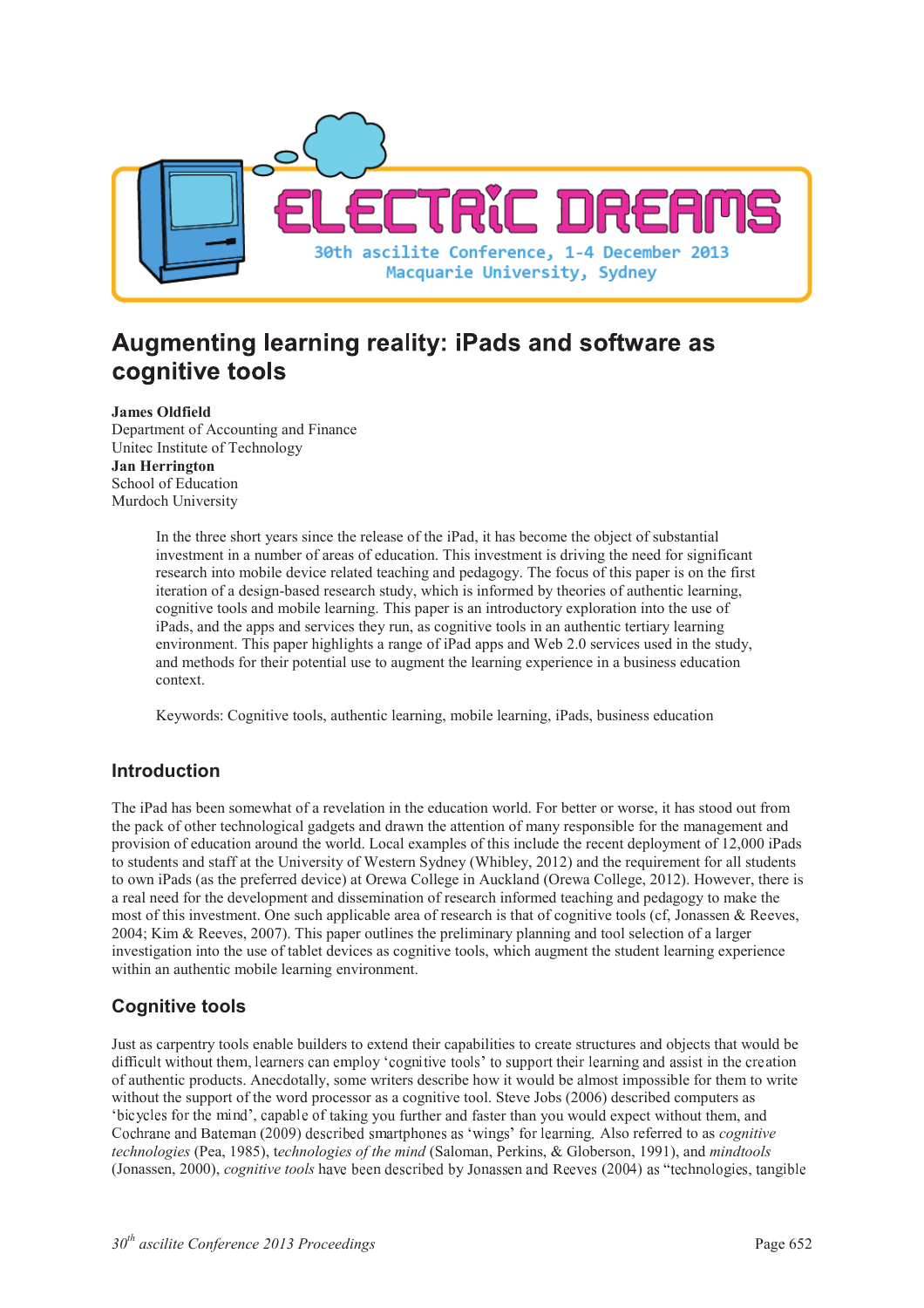or intangible, that enhance the cognitive powers of human beings during thinking, problem-solving, and learning" (p. 1). Computers, smartphones, mobile tablets and the software applications they support, are all examples of cognitive tools. Viewing these devices as cognitive tools shifts the focus of the devices from being a medium for the delivery of content to a platform for the creation of knowledge (Oldfield & Herrington, 2012). Jonassen et al. (1998) propose that mindtools have the capability to engage learners in critical, higher-order thinking about content because: the learners are the designers; the focus is on knowledge construction, not reproduction; learning is in partnership with technology; they are unintelligent tools, relying on the learner to provide the intelligence; they distribute the cognitive processing; and they are cost and effort beneficial (p. 13).

While much of the previous research into cognitive or mindtools has focused on the tool and the learner, Kim and Reeves (2007) suggest that the learning activity is also a critical component to be considered. They state that the learner, the tool and the activity form a joint learning system, where the *expertise* element of learning that is used by the learner is reflected in both the tool and the activity. They have aligned the theories of distributed cognition and expertise to paint a clearer picture of the meaning of cognitive tools. In doing so, Kim and Reeves  $(2007)$  propose the following redefinition of cognitive tools: 'Cognitive tools are technologies that learner interact and think with in knowledge construction, designed to bring their expertise to the performance as part of the joint learning system' (p. 18). This functionality could be used to support authentic learning, as is explore in the next section.

# **Project brief**

Students enrolled in a first year business information systems course were loaned an iPad for the duration of a semester course. There were 60 students in the course, spread over two different streams, one with a single three hour class at night, and the other with two 2-hour classes during the day. The course was designed based on the key elements of authentic learning, proposed by Herrington and Oliver (2000; Herrington, et al., 2010) focusing on a series of authentic tasks within the context of an animal-themed adventure tourism company. The course design enabled collaboration between students within a strongly scaffolded learning environment. A key aspect of the course design was the incorporation of iPads to be used as cognitive tools (Jonassen & Reeves, 2004) in a manner informed by the mobile learning critical success factors developed by Cochrane (2010).

## **The cognitive tools**

All students in the course were issued an iPad in the first week of class. There were two models of iPad used in this project: 35 iPad2s (16GB wifi only) and 30 iPad minis (16GB wifi only). These were the least expensive models of iPad that were on sale at the beginning of this project. It was decided that equipping the students with the devices was the best option for this study as it would remove any existing inequities amongst the students and enable the full participation of any student who wanted to be involved in the project.

# **Why the iPad?**

The iPad has dominated the new tablet category that it created since its launch in 2010. Despite the launch of hundreds of models of Android tablets, and the release of Windows 8, the iPad continues to be the market leader. Many businesses and other larger organisations are either trialing or implementing the iPad. Some recent high profile examples of iPad adoption include the New Zealand Police issuing iPads and iPhones to all front line police (New Zealand Police, 2013), and airlines making iPads part of their flight entertainment kit (Apple, 2013). It has also become a popular tool in education, with many New Zealand schools requiring the devices. Perhaps the most significant example of this is the roll out of 12,000 iPads at the University of Western Sydney for all commencing students (Whibley, 2012).

There are also a number of practical reasons for the use of the iPad. The Apple iOS platform is more secure than the Android platform (one of the reasons why it is popular with business). This is largely due to the controls that Apple place on both the operation of the device and its App Store, which is the only place to download applications. The iPad and iOS experience is also consistent across devices, for example the iPad2 and iPad mini devices work in exactly the same way, so it is easy for the teaching staff and student peers to provide support for their use. As a general rule, Apple devices, and they are seen to be user friendly, as can be seen from the results of recent customer satisfaction surveys (Power, 2013). Utilising products that are user friendly and have high levels of customer satisfaction should reduce the need for support intervention. The iPad also enables students to perform a wide range of authentic tasks that would be transferable to a real business environment. Airplay is a significant feature of iOS devices that allow the wireless sharing of a screen image. Anyone in the class could send an image from their screen to an Apple TV device that was connected to the projector at the front of the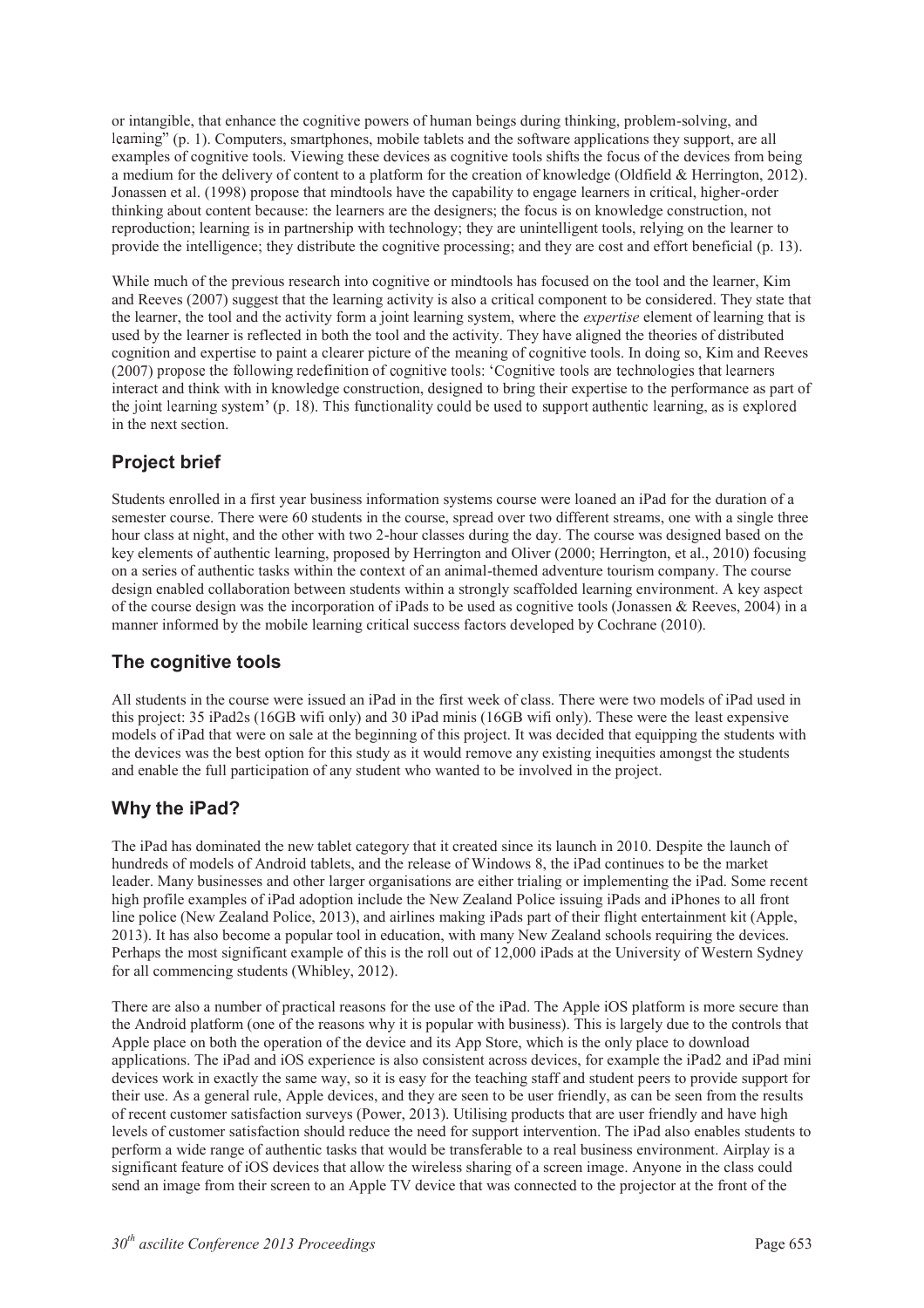room. This allowed for more dynamic discussions where anyone could easily show content to the whole group.

#### **Which apps and Web 2.0 services are used as cognitive tools?**

Significant investigation, testing and exploration have been performed by the researchers to find the most applicable suite of apps for use in the course. For practical reasons, and to reduce barriers, the researchers made the decision to only recommend the use of free apps and Web 2.0 services in the course. The following apps and Web 2.0 services have been introduced to the students gradually over the duration of the course:

*iBooks*: All course materials provided by the lecturer were provided in the iBook format. This format is unique to the iPad and requires the use of the free iBook app. The iBook format is an advanced eBook format that provides significant benefits over traditional printed texts. iBooks can include a variety of forms of multimedia and interactive elements such as video, Keynote presentations, quizzes, web-based feedback and polls. The lecturer developed a comprehensive set of iBooks to give grounding in each area of the course, and to provide the details of the authentic tasks to students.

*Google Drive*: Previously known as Google Docs, Google Drive is a free service provided by Google to allow the storage and sharing of files. It also allows user to create and collaborate on documents and spreadsheets on any device they like. This service was used extensively during the course as it enabled the student teams to work collaboratively on their authentic tasks and assessments.

*Google Hangout*: Google Hangout is a relatively recent service offered by Google that allows groups of users to # <sup>+</sup> \$  \*  , \* - people together. Through the course, students have used this tool extensively to support their teamwork and break down the physical barriers during times that they are unable to physically come together.

*Mindmeister*: Mindmeister is a web based collaborative mind mapping tool. It offers free accounts that allow up to three maps to be shared online at a time, or paid accounts with fewer restrictions. The students were encouraged to use the service through both a web browser interface and a free iPad app. The tool enabled students to work together on the same mind map, supporting their tasks both in and out of class sessions.

*Wordpress*: Wordpress is the preferred blogging platform for the course. Students were required to create and maintain a reflective blog, which chronicled their experiences and views throughout the course. Students created their blogs using the free, hosted wordpress.com service, which allowed them basic blogging functionality in their own personalised environment. The Wordpress platform offers user-friendly web browser based tools to create and manage blogs in addition to a powerful mobile app. Students made use of both methods during the course, and were free to choose which suited them best.

*Aurasma*: Aurasma is an augmented reality platform that layers electronic content over the top of real world content. Students made use of Aurasma to add value to their marketing posters, which they developed at the beginning of the course. A number of them also chose to use Aurasma later in the course at various stages, such as to create an interactive product list.

*Prezi*: Prezi is a web based collaborative presentation tool. It differs from traditional linear presentation tools such as PowerPoint and Keynote as it provides the user with a large open canvas and allows them to place content wherever they like. In addition to the web browser interface, many students made use of the free Prezi app in order to present their work.

*Gantter*: Gantter is a free web-based project management tool. It allows groups of users to work together on a gantt chart with similar features to the expensive Microsoft Project, which is the industry standard. Students were required to use this tool to plan their two report assignments, and some also used it for other non courserelated tasks.

*Microsoft Office*: A significant portion of the course involved the use of the traditional business productivity suite Microsoft Office. During the course, students created a range of authentic business outputs in the form of posters, letters, reports, presentations, spreadsheets and databases. While the Office software was not available on the iPad at the time of the course, students found ways to integrate their work with the iPad through the other cognitive tools mentioned earlier.

*Administrative Tools*: Some students made use of note taking apps, such as *Evernote* and *Penultimate* to keep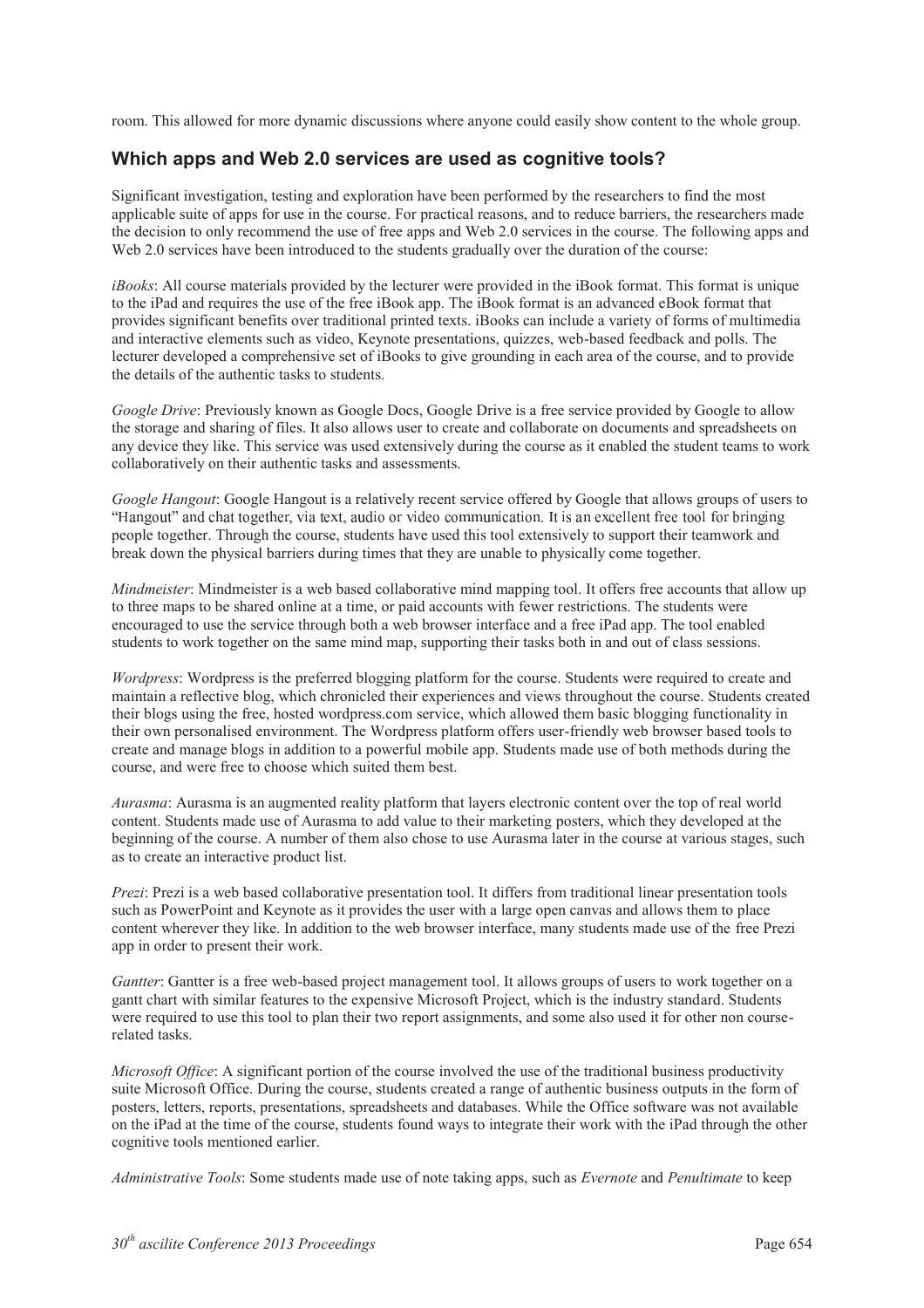track of important thoughts and developments both in and out of class. These apps make it easy to collect, organize and share their notes, either through typed, handwritten or multimedia formats. Others recorded video using the built in camera app, which they then used for augmented reality, blog posts or as part of their presentations.

#### **The research design**

A design-based research (DBR) study is currently being conducted to explore how tablet computers can be used as cognitive tools to support and enhance learning in an authentic learning environment, in particular by investigating the affordances of the devices, design and implementation issues, and cognitive and affective ) ! - - . !  % \* literature review and exploration of the problem through discussion with colleagues within Business Departments and through an iPad Community of Practice; a re-imagined and re-designed Information Systems and Applications course; iterative implementations of the revised course; and the creation of design principles - / <sup>0</sup> <sup>1</sup> ) <sup>2</sup> used as a partial template for the development of other similar courses.

The study is currently in the data collection phases, including eight in-depth interviews with students after course completion. The results of these interviews will help shape future iterations of the project to further progress the capability of the iPad and its apps as cognitive tools to augment the student learning experience.

The theories underpinning cognitive tools have the potential to greatly improve the effectiveness of technology in education. Much of the use of technology devices in the past has revolved around learning *from* the technology (Kim & Reeves, 2007). This is a replication of the way educational resources such as textbooks, whiteboards and television traditionally have been used. Initial attempts at moving beyond the idea of learning *from* the technology have been criticized as they have focused on *how* to use the technology. Oppenheimer (1997) for example has likened these attempts to teaching "hammer" instead of teaching "carpentry" Computing devices, however, offer a much greater potential as cognitive tools for learners to learn *with*—in a considerably more powerful partnership between learner and tool. Most research into cognitive tools to date has focused on computers rather than more recent mobile devices. With the arrival of the iPad in 2010, the world of mobile devices has undergone significant change. Further studies such as the one outlined here will help to identify the means for these devices to be readily employed as powerful cognitive tools.

### **References**

- Apple (2013). *United Airlines: Cleared for takeoff with iPad*. Retrieved from
- http://www.apple.com/ipad/business/profiles/united-airlines/.
- Cochrane, T. (2010). Exploring mobile learning success factors. *ALT-J, Research in Learning Technology, 18*(2), 133-148.
- Cochrane, T., & Bateman, R. (2009). Smartphones give you wings: Pedagogical affordances of mobile Web 2.0. *Australasian Journal of Educational Technology, 26*(1), 1-14.
- Herrington, J., & Oliver, R. (2000). An instructional design framework for authentic learning environments. *Educational Technology Research and Development, 48*(3), 23-52.
- Herrington, J., Reeves, T., & Oliver, R. (2010). *A guide to authentic e-earning*. New York: Routledge.
- Jobs, S. (2006). Computers are like a bicycle for our minds. Retrieved from http://www.youtube.com/watch?v=ob\_GX50Za6c
- Jonassen, D. H., Carr, C., & Yueh, H. P. (1998). Computers as mindtools for engaging learners in critical thinking. *TechTrends, 43*(2), 24-32.
- Jonassen, D. H., & Reeves, T. (2004). Learning with Technology: Using Computers as Cognitive Tools. In D. H. Jonassen (Ed.), *Handbook of Research on Educational Communications and Technology*. New York: SP
- Kim, B., & Reeves, T. C. (2007). Reframing research on learning with technology: in search of the meaning of cognitive tools. *Instructional Science, 35*, 207-256.
- New Zealand Police. (2013). Teams mobilise for smartphone and tablet roll out. Retrieved from http://www.police.govt.nz/news/release/34722.html.
- Oldfield, J., & Herrington, J. (2012) Mobilising authentic learning: Understanding the educational affordances of the iPad. In M. Brown, M. Hartnett & T. Stewart (Eds.), *Future challenges, sustainable futures. Proceedings ascilite 2012* (pp.723-727). Wellington, NZ: ascilite
- Oppenheimer, T. (1997). The computer delusion. *The Atlantic Monthly, 280*, 46-65.
- Orewa College. (2012). Orewa College One to one devices and the path to the iPad. Retrieved from www.vln.school.nz/resources/view/332182/orewa-college-one-to-one-devices-and-the-path-to-the-ipad.